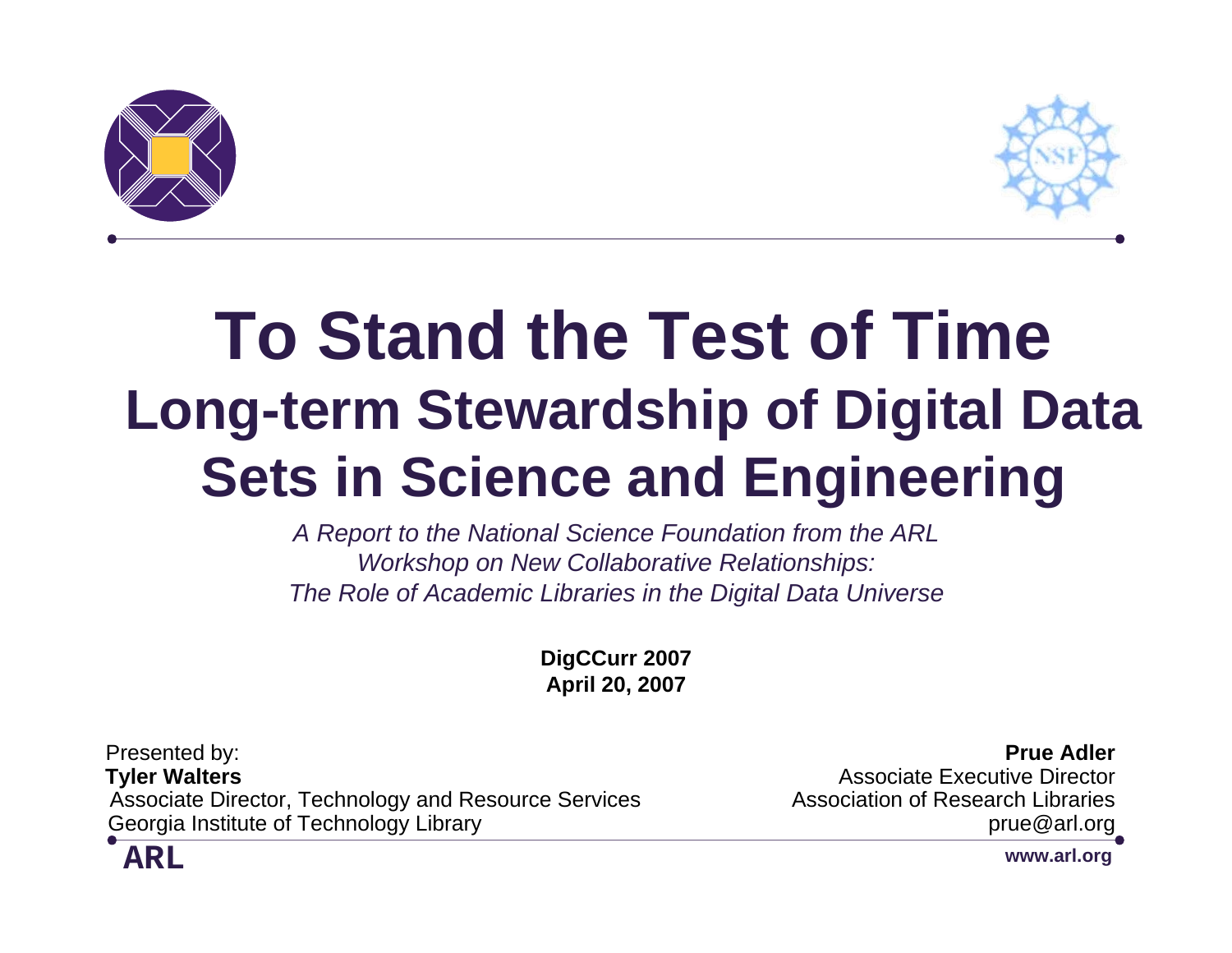

### **Workshop Goals**



- To examine issues associated with **sustainable economic models for long-term preservation and curation of digital data** and to articulate recommendations for further work, including identification of sources of funding;
- To examine the **structure of new partnerships** to facilitate seamless capture, processing, storage, and management of heterogeneous scientific and engineering data; and
- To examine the **infrastructure requirements necessary to support long-term management of digital data** in distributed yet federated collections, recognizing the rapid pace of technological change and the need for unfettered access.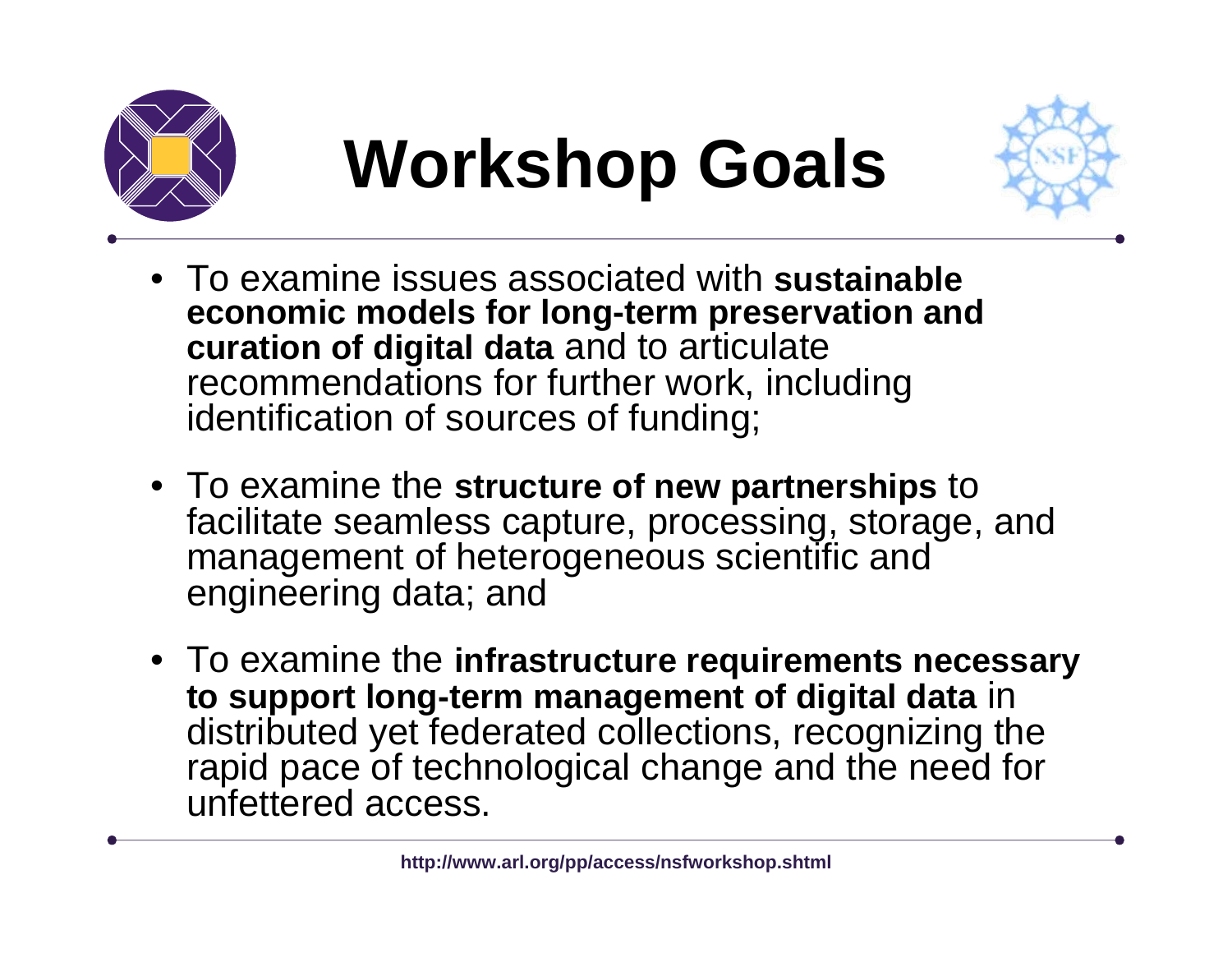

### **Focus**



- Infrastructure
- Partnerships
- Sustainable Economic Models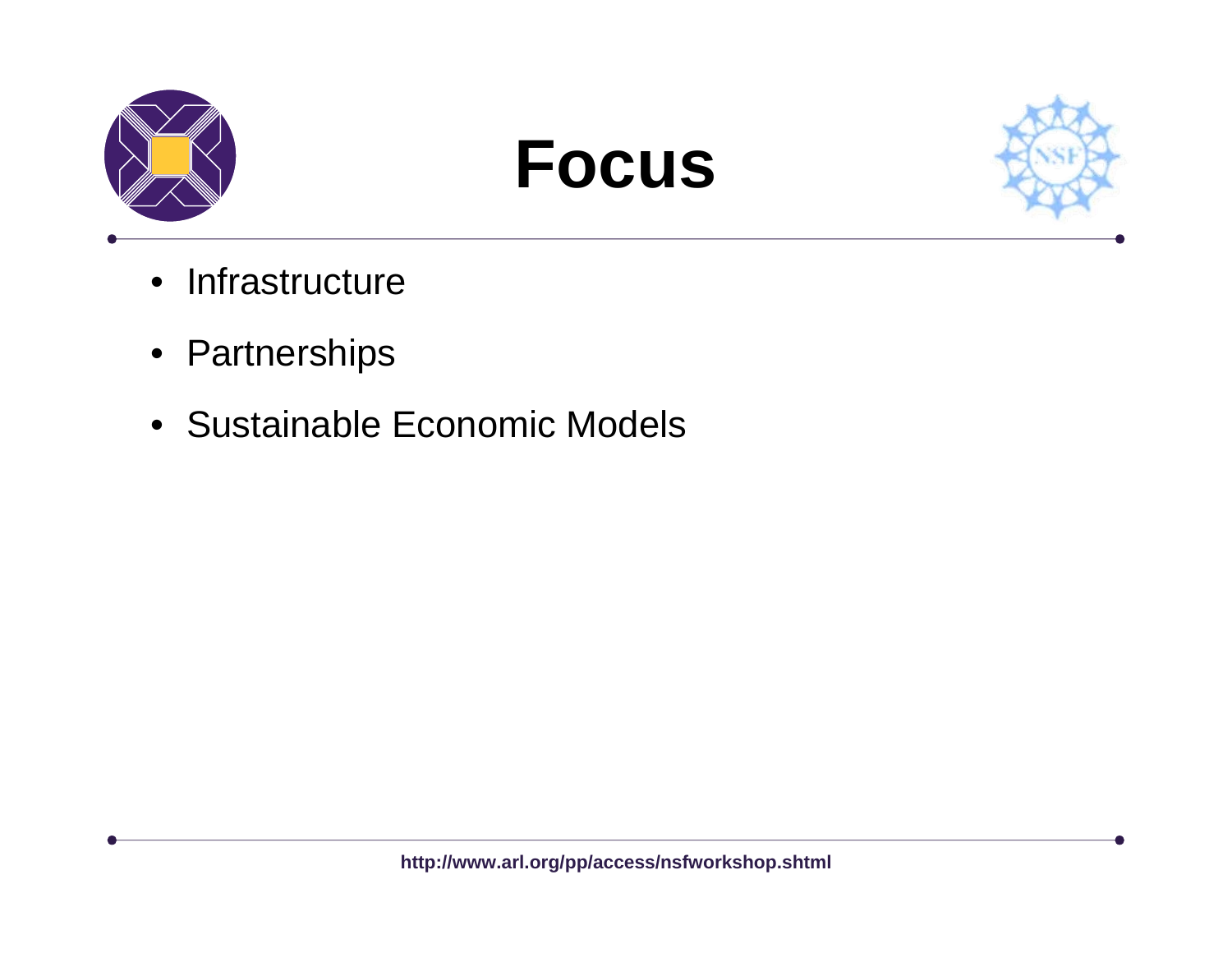

- $\bullet$  Thirty-two scientists, librarians, information scientists, researchers
- Social sciences
- •Geosciences
- •**Oceanography**
- •Computer science
- •Astronomy
- •Ecology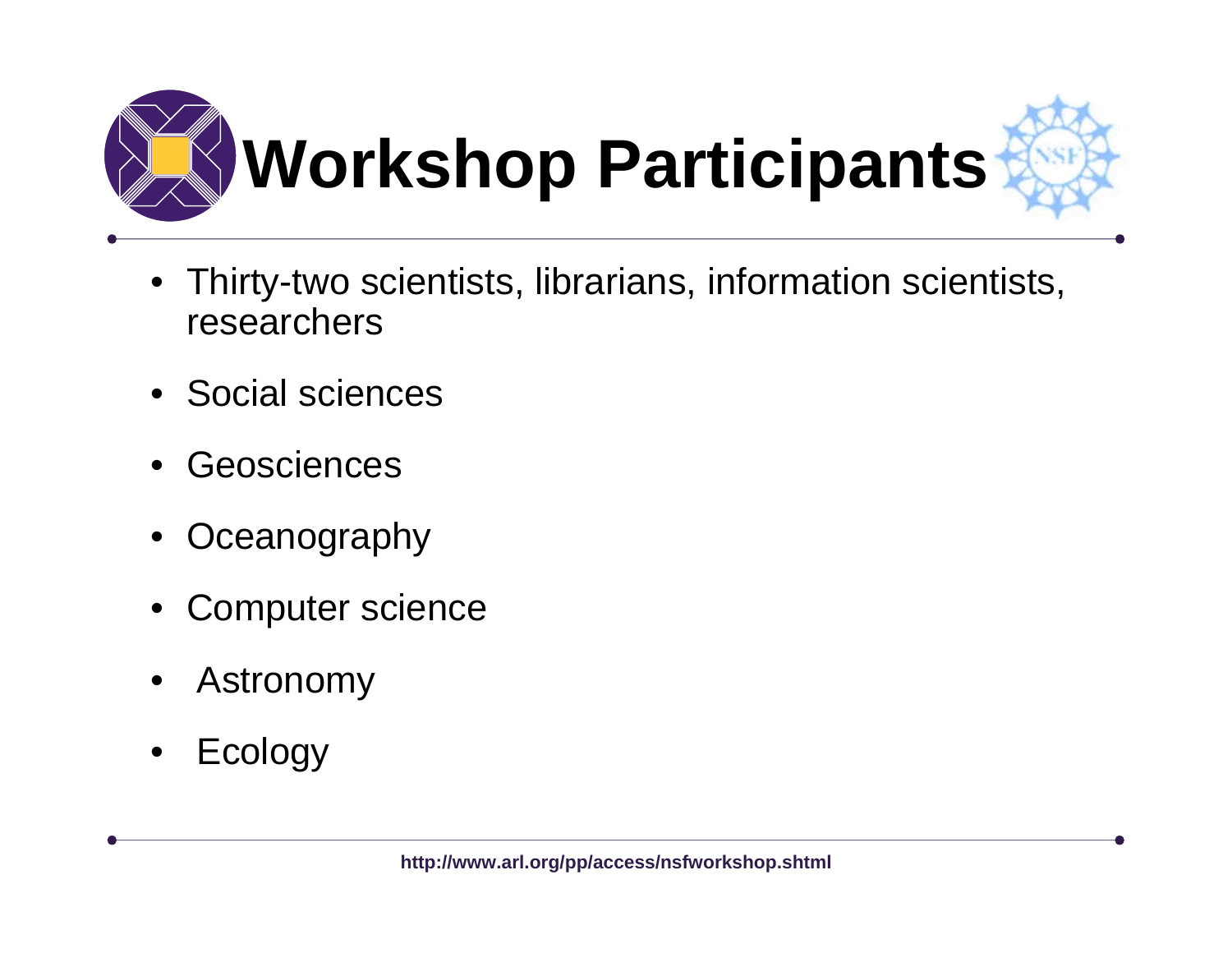#### The "Data Pyramid": An Organizational Structure for Talking about Research Data



#### *The Data Pyramid*



**SAN DIEGO SUPERCOMPUTER CENTER**

**UC San Diego** 

**UCSD**

#### *Fran Berman*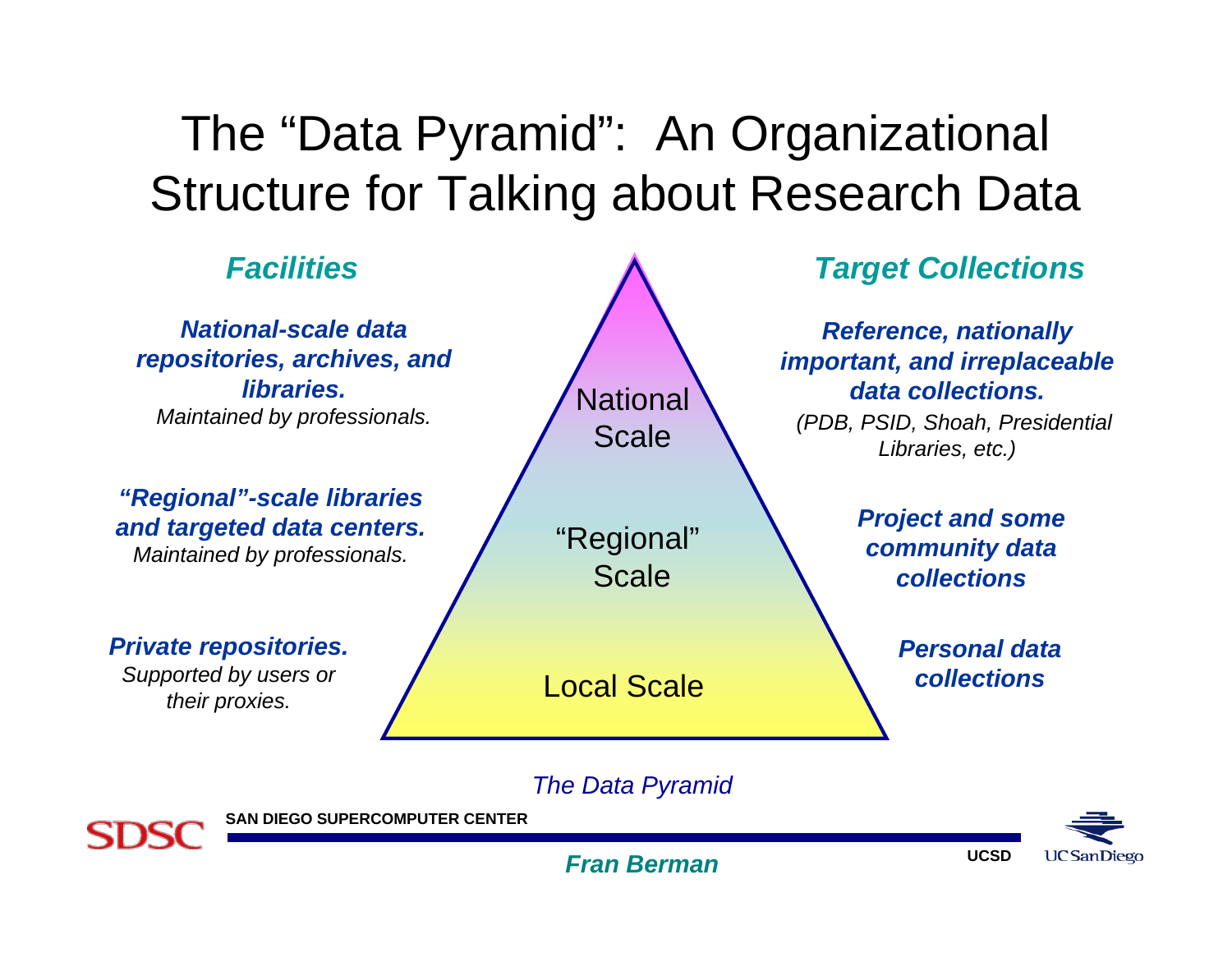



- The ecology of digital data reflects a distributed array of **stakeholders, institutional arrangements**, and **repositories**, with a variety of policies and practices.
- The scale of the challenge regarding the stewardship of digital data **requires that responsibilities be distributed** across multiple entities and partnerships that engage institutions, disciplines, interdisciplinary domains.
- Historically, universities have played a leadership role in advancement of knowledge and shouldered substantial responsibility for the long-term preservation of knowledge through their university libraries. An **expanded role** for some **research** and **academic libraries** and universities, along with other partners, in digital data stewardship is a topic for critical debate and affirmation.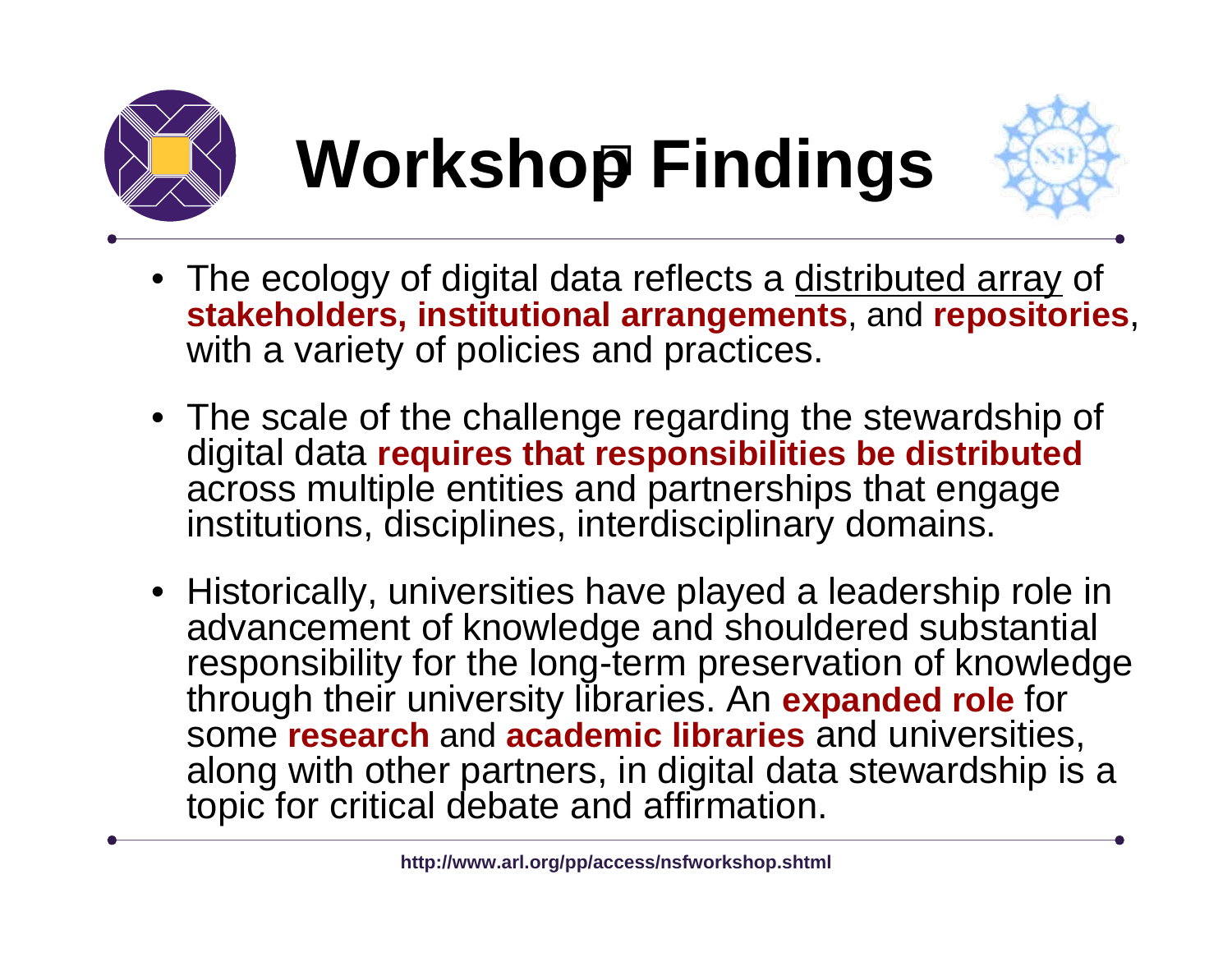



- Responsibility for the stewardship of digital information should be vested in **distributed collections** and repositories that recognize: **heterogeneity** of **data** while ensuring the potential for **federation** and **interoperability.**
- Stakeholder groups have different expertise, outlooks, assumptions, and motivations about the use of data. Forging partnerships will require **transcending** and **reconciling cultural differences**. Collaboration models to share expertise and resources will be critical.
- Stewardship of digital resources involves both **preservation and curation**. Preservation entails standards-based, active management practices that guide data throughout the **research life cycle**, as well as ensure the long-term usability of these digital resources.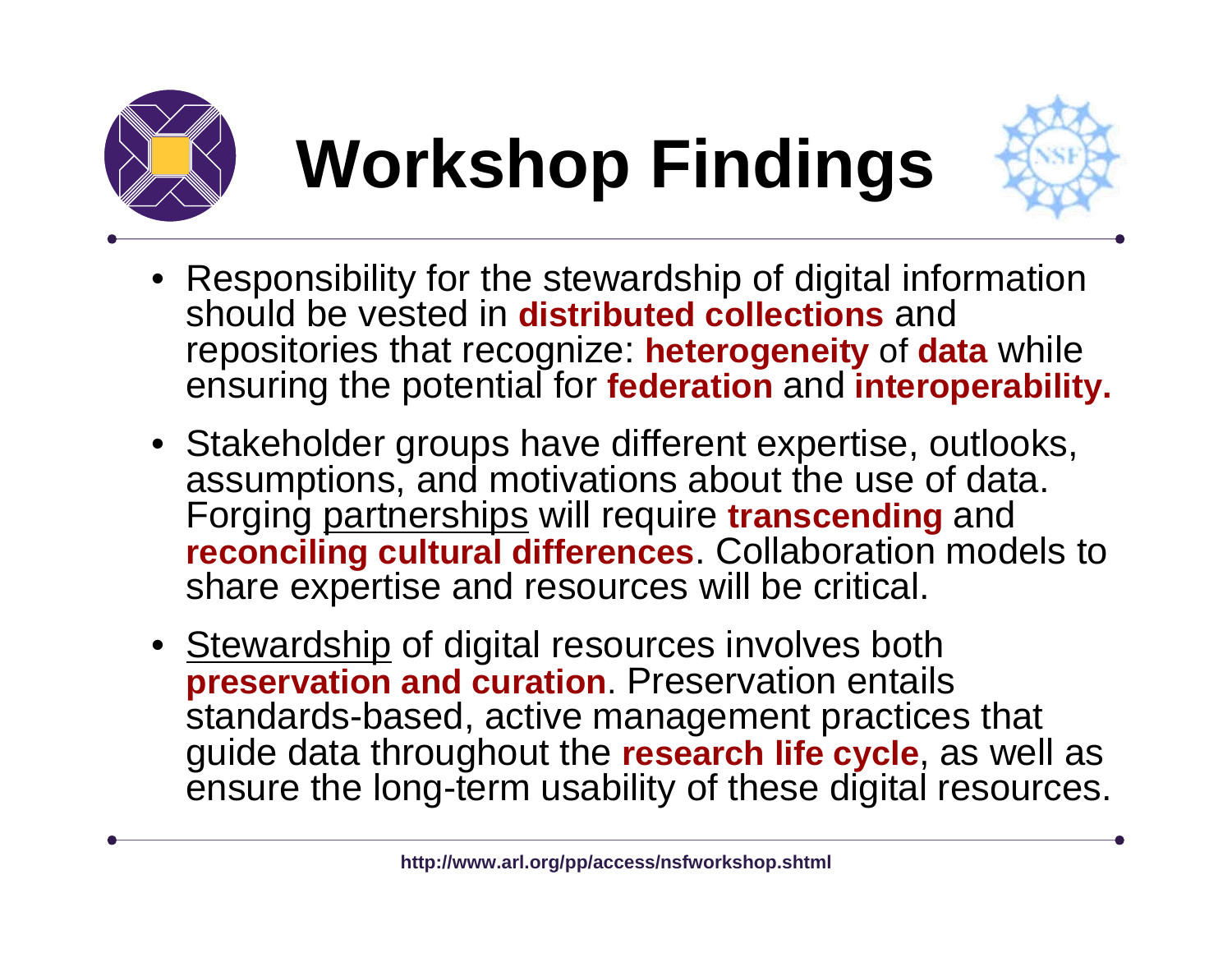



- • **Curation** involves ways of organizing, displaying, and repurposing preserved data.
- • **Infrastructure** for digital data resources is a shared common good and the digital data produced through federally funded research is a public good.
- **Stewardship** and **sharing** of digital data produced by members of the research and education communities requires *sustainable models of technical and economic support*.
- There is a need for a close linking between **digital data archives, scholarly publications**, and **associated communication**. The potential for an expanded role for research libraries in the area of digital data stewardship affords opportunities to address these important linkages.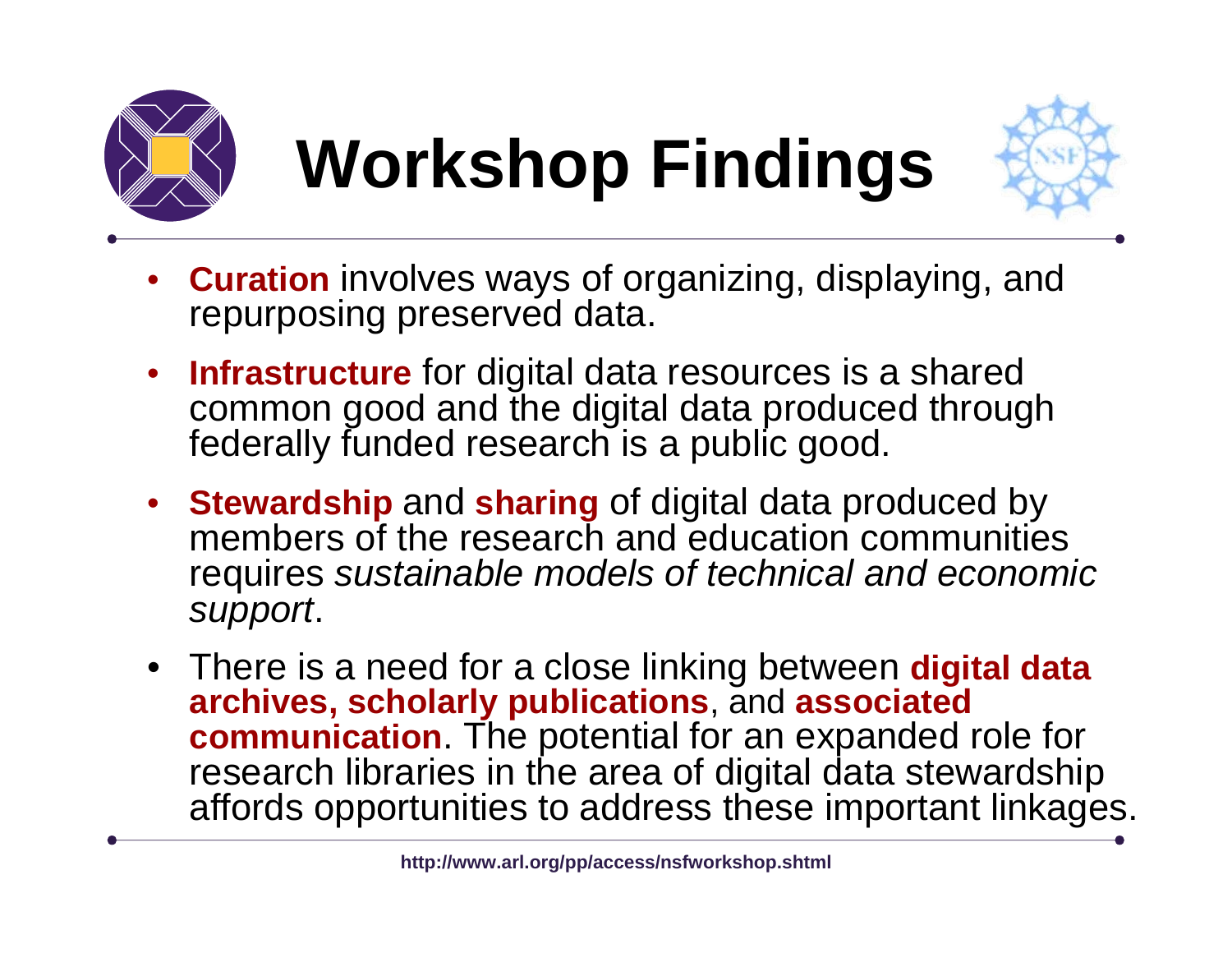



- A **change** in both the *culture of federal funding agencies* and of the *research enterprise regarding digital data stewardship* is necessary if the programs and initiatives that support the long-term preservation, curation, and stewardship of digital data are to be successful.
- It is critically important that NSF and other funding agencies *raise awareness* and *meet the needs* of the research community for the stewardship and sharing of digital data.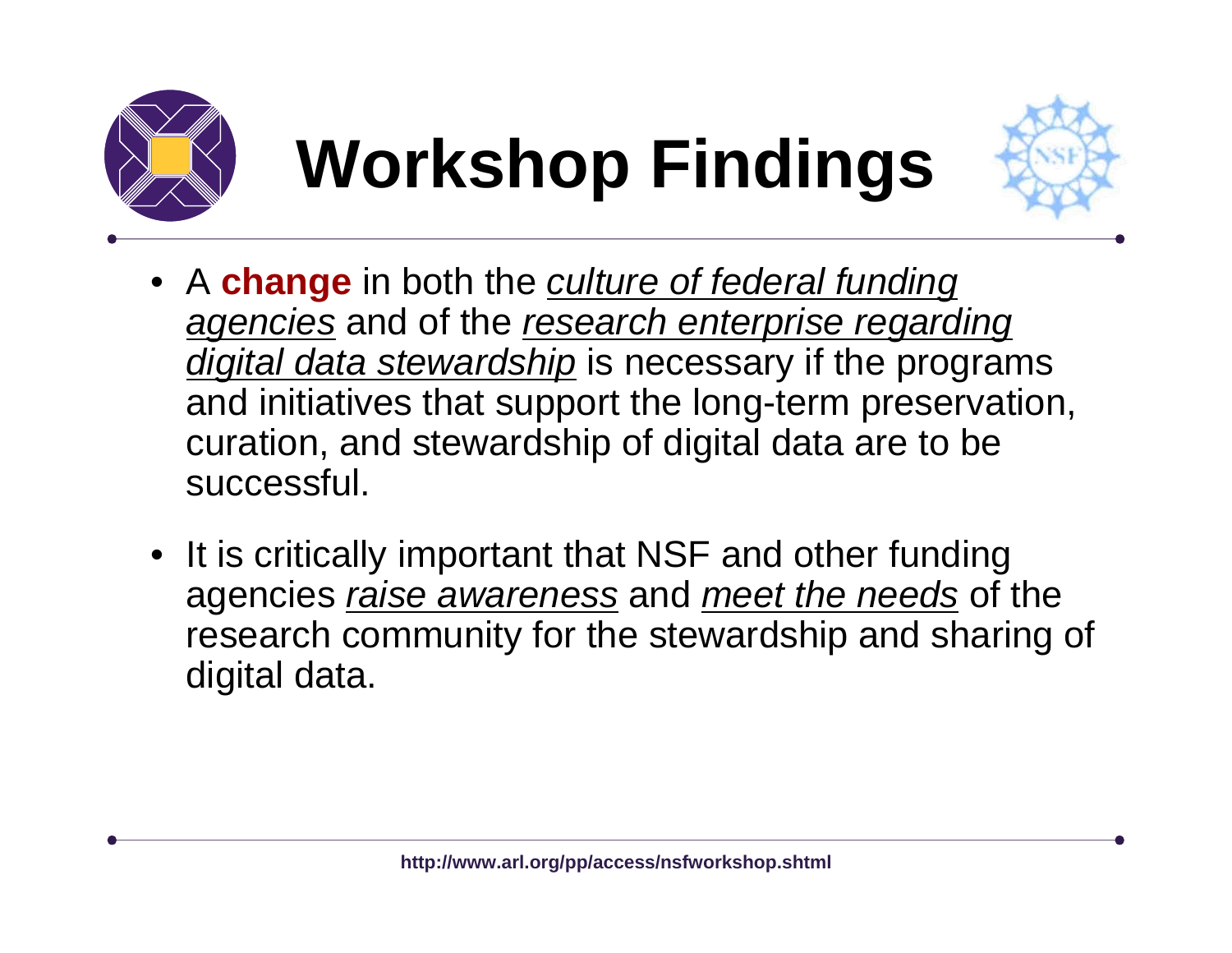

### **Workshop Recommendations**



NSF should facilitate the establishment of a sustainable institutional framework for long-term stewardship of data. This framework should involve multiple stakeholders by:

- supporting the **research and development** required to understand, model, and prototype the technical and organizational capacities needed for data stewardship, including strategies for long term sustainability, and at multiple scales;
- Supporting **training and educational programs** to develop a new workforce in data science both within NSF and in cooperation with other agencies; and
- developing, supporting, and promoting educational efforts to **effect change in the research enterprise** regarding the importance of the stewardship of data produced by all science and engineering disciplines/domains.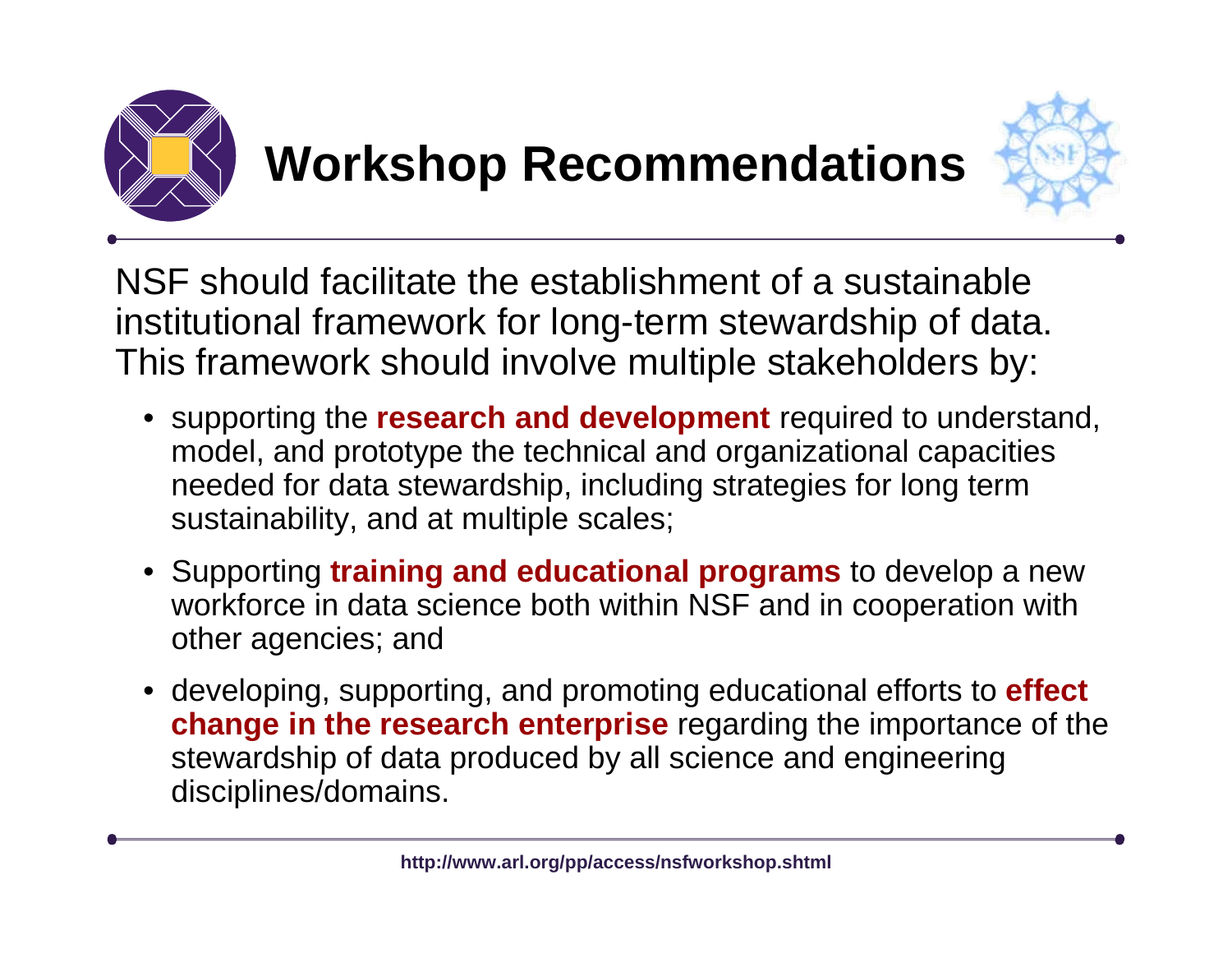

### **Workshop Recommendations**



- **1. Fund projects that address issues concerning ingest, archiving and reuse of data by multiple communities**. Promote collaboration and "intersections"between a variety of stakeholders, including research and academic libraries, scholarly societies, commercial partners, science, engineering, and research domains, evolving information technologies, and institutions.
- **2. Foster the training and development of a new workforce in data science**. This could include support for new initiatives to train information scientists, library professionals, scientists, and engineers to work knowledgeably on data stewardship projects.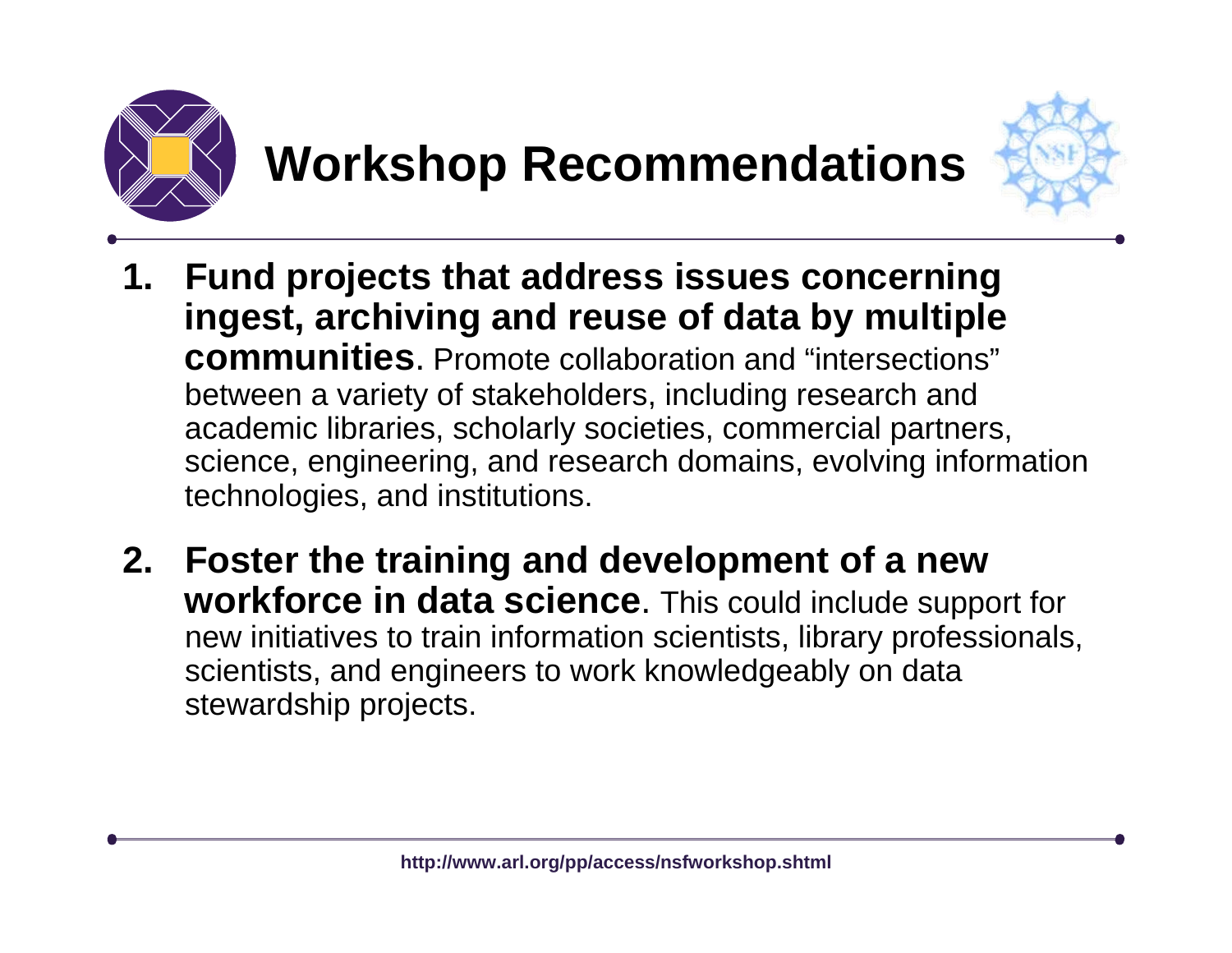

### **Workshop Recommendations**



#### **3. Support the development of usable and useful tools** including:

- • automated services and standards which facilitate understanding and manipulating data;
- data registration;
- • reference tools to accommodate ongoing documentation of commonly used terms and concept;
- automated metadata creation; and
- •rights management and other access control considerations.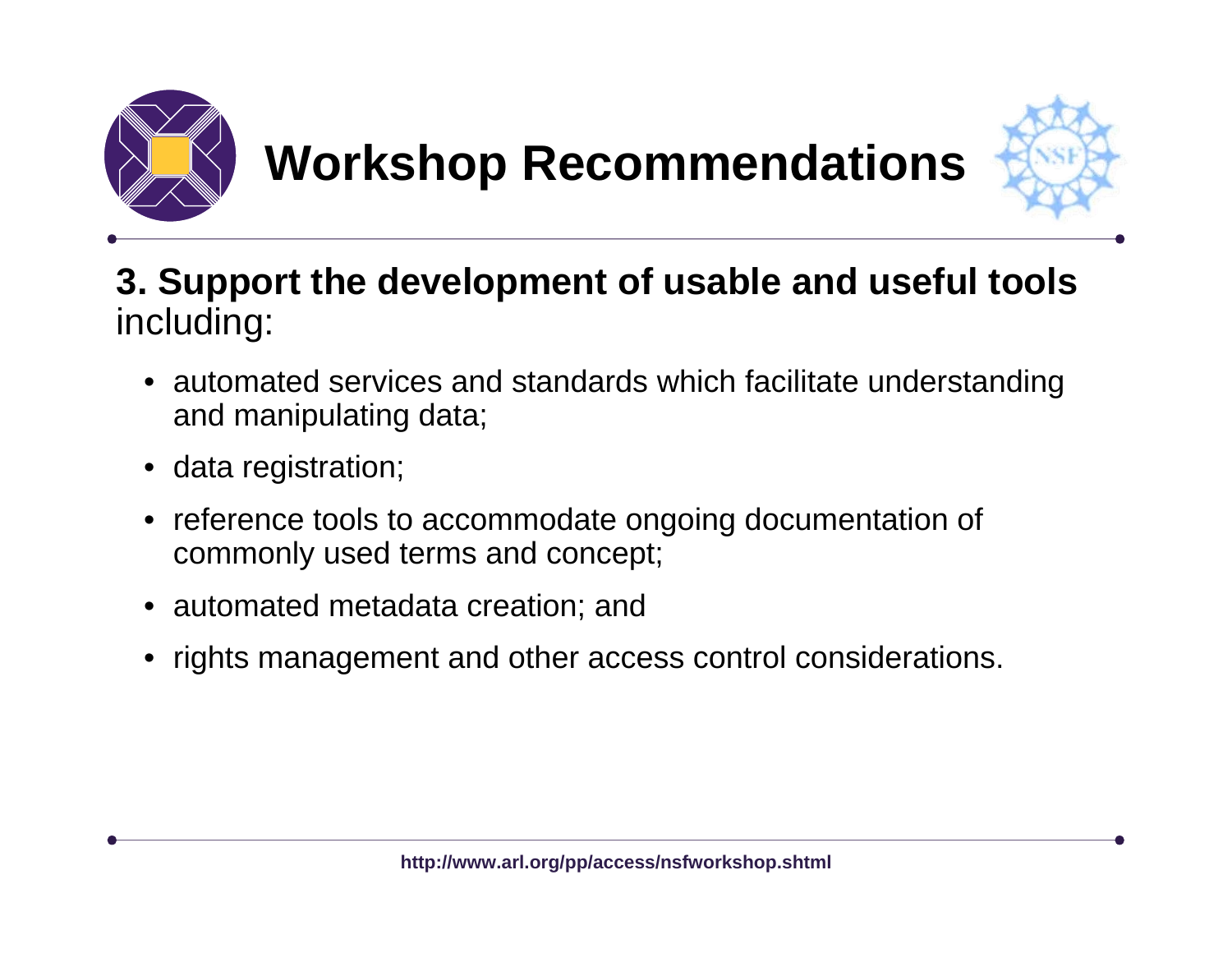



- 1. NSF should develop a program to **fund projects/case studies for digital data stewardship** and preservation in science and engineering. Funded awards should involve collaborations between research and academic libraries, scientific/ research domains, extant technologies bases, and other partners. Multiple projects should be funded to experiment with different models.
- 2. NSF, with other partners such as the Institute of Museum and Library Services and schools of library and information science, should **support training initiatives** to ensure that information and library professionals, and scientists can work more credibly and knowledgeably on **data stewardship** -- data curation, management, and preservation -- as members of research teams.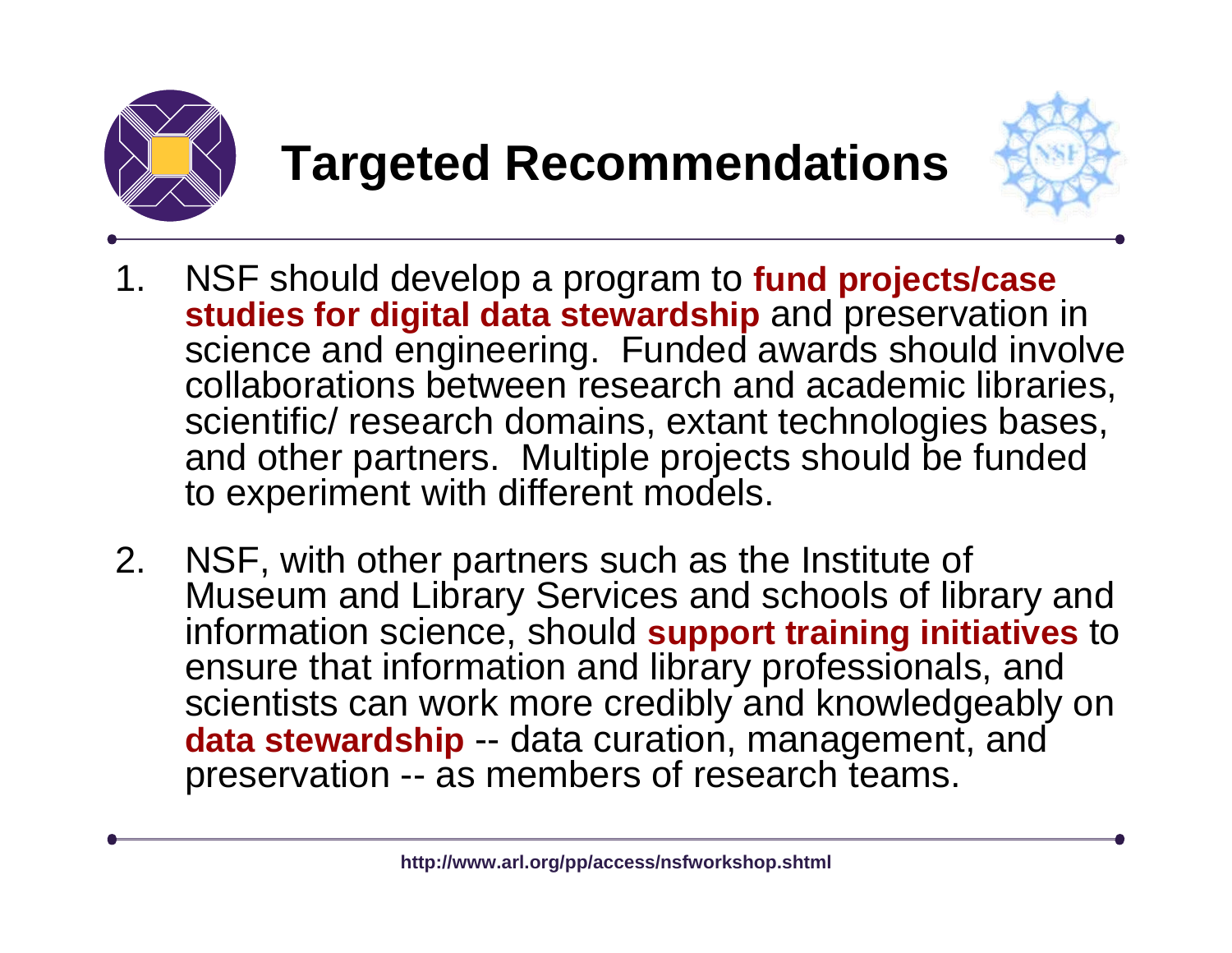



- 3. NSF should support the **development of usable and useful tools**, automated services (e.g. metadata creation, capture, and validation), which make it easier to understand and manipulate digital data. Incentives should be developed which encourage community use.
- 4. Economic and social science experts should be involved in developing **economic models for sustainable digital data stewardship**. Research in these areas should ultimately generate models which could be tested in practice in a diversity of scientific/research domains over a reasonable period of time in multiple projects.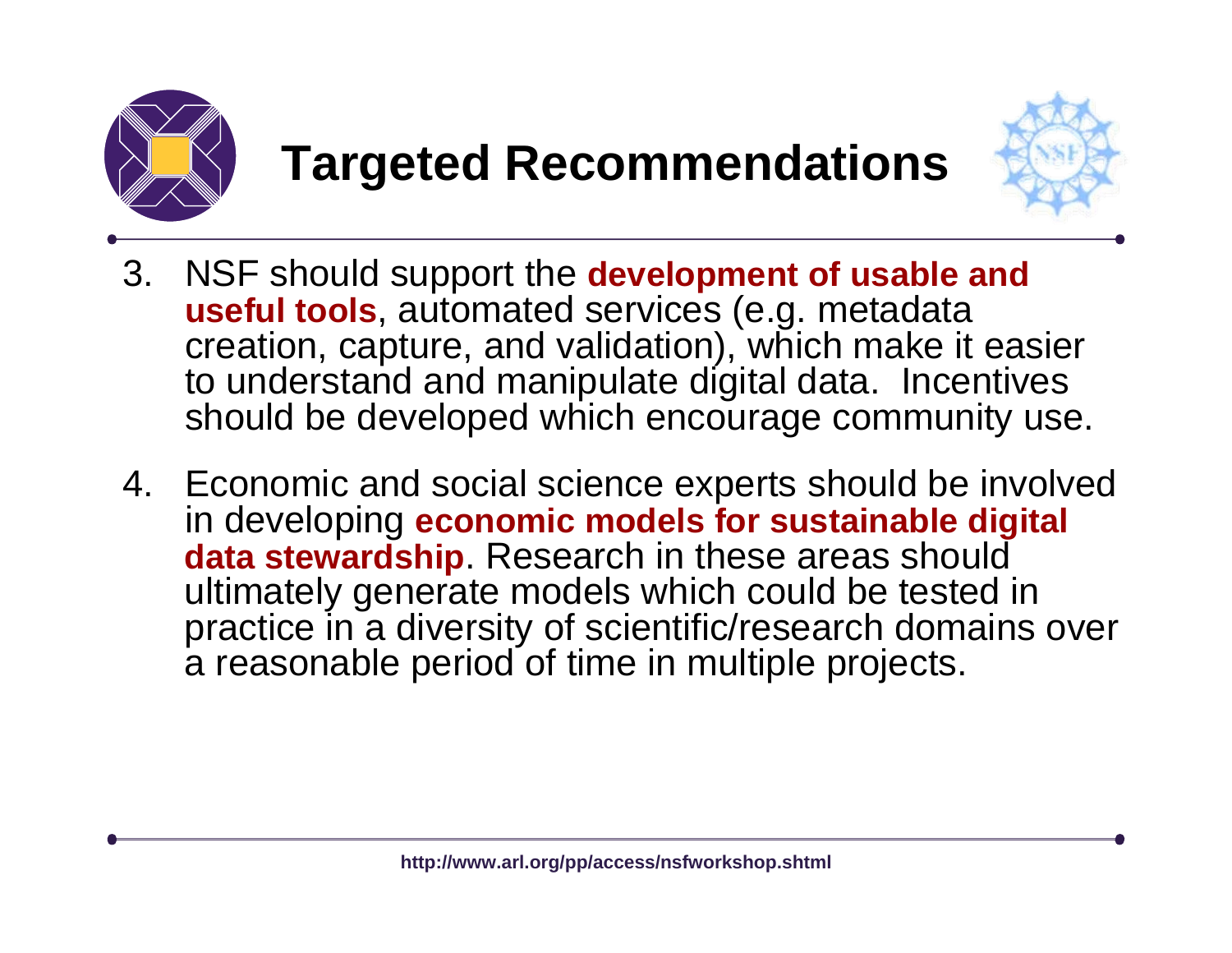



5. NSF should require the inclusion of **data management plans** in the proposal submission process and place greater emphasis on the suitability of such plans in the proposal's review. A data management plan should identify if the data are of broader interest; if there are constraints on potential distribution, and if so, the nature of the constraint; and, if relevant, the mechanisms for distribution, life cycle support, and preservation. Reporting on data management should be included in interim and final reports on NSF awards. Appropriate training vehicles and tools should be provided to ensure that the research community can develop and implement data management plans effectively.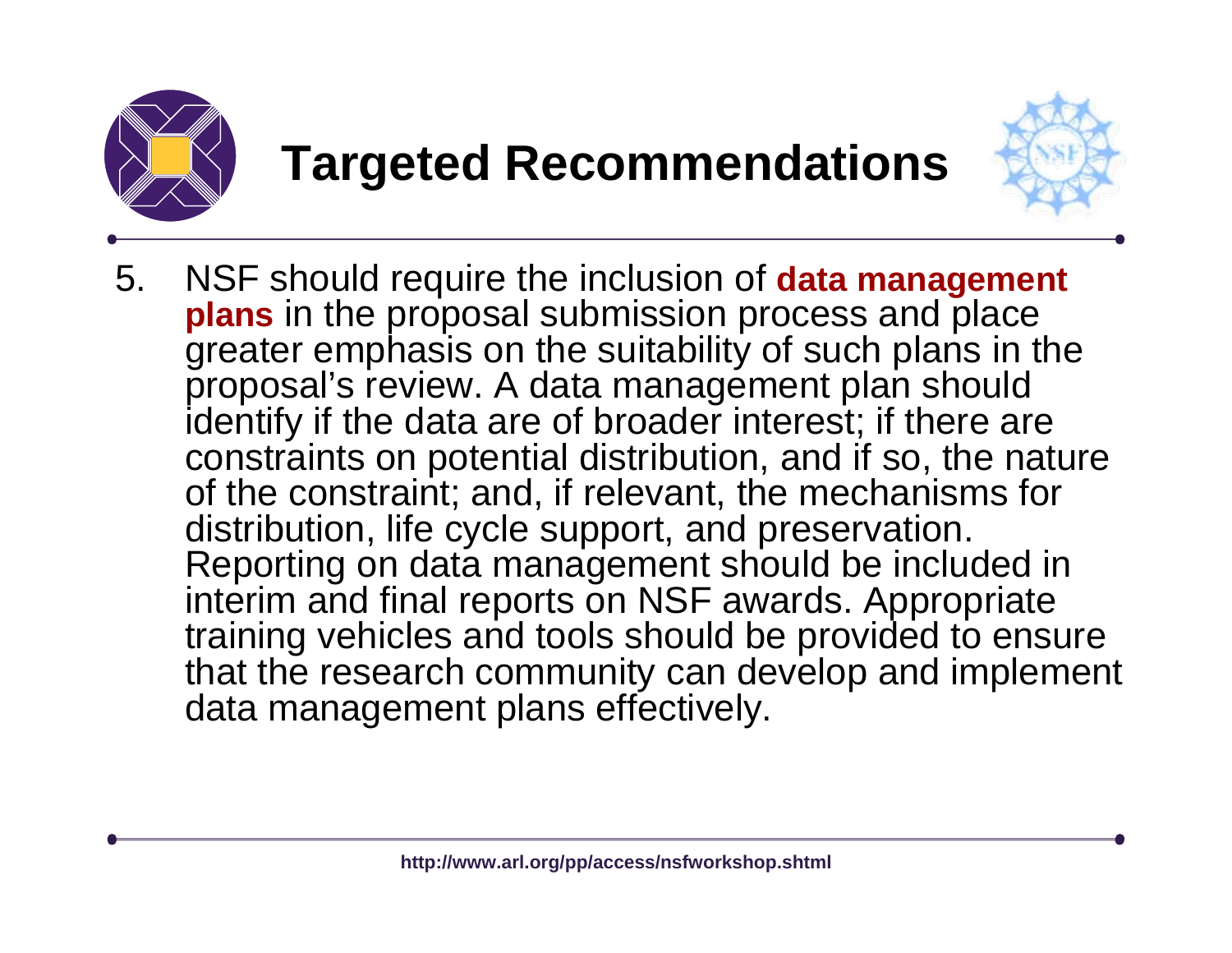



6. NSF should encourage the development of **data sharing policies** for programs involving community data. Discussion of mechanisms for developing such plans could be included as part of a proposal's data management plan. In addition, NSF should strive to ensure that all data sharing policies be available and accessible to the public.